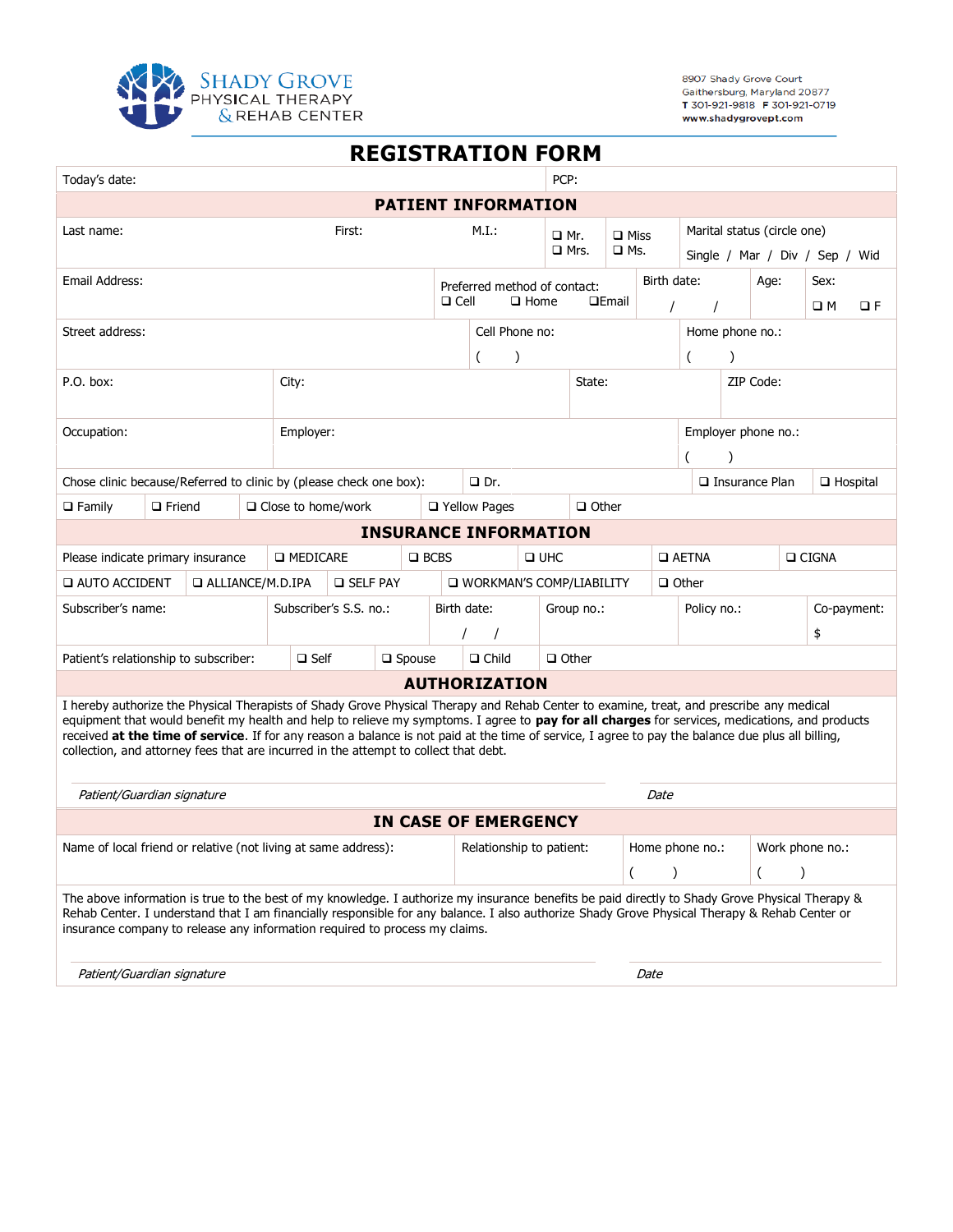

#### **PATIENT QUESTIONNAIRE**

Your insurance company **requires** that we obtain this information. Please fill it out as thoroughly as possible as this will assist your physical therapist in developing a diagnosis and plan of care!

| <b>MEDICAL HISTORY:</b> Please circle if you have, or have had, any of the following: $\square$ NONE                     | 1. Diabetes 4. Heart Arrhythmia 7. Heart Attack 10. Rheumatoid Arthritis 13. Stomach/Duodenal<br>2. Stroke/TIA 5. Coronary Heart Disease 8. High Cholesterol 11. Liver Disease 14. Gastro/Esoph/Acid Reflux<br>3. Osteoarthritis 6. High Blood Pressure 9. Depression 12. Kidney Disease 15. Cancer (type) |
|--------------------------------------------------------------------------------------------------------------------------|------------------------------------------------------------------------------------------------------------------------------------------------------------------------------------------------------------------------------------------------------------------------------------------------------------|
| IF FEMALE: IS THERE ANY POSSIBILITY THAT YOU ARE PREGNANT? $\Box$ Yes $\Box$ No                                          |                                                                                                                                                                                                                                                                                                            |
| <b>SURGICAL PROCEDURES:</b> Have you ever had any surgery? $\Box$ YES $\Box$ NO If yes, please circle:                   | 1. Heart Surgery 3. Vascular Bypass 5. Angioplasty 7. Appendectomy 9. Carotid Endarterectomy 2. Hernia Repair 4. Hysterectomy 6. Cancer Surgery 8. Gallbladder Surgery Date of Surgery.                                                                                                                    |
|                                                                                                                          |                                                                                                                                                                                                                                                                                                            |
| <b>SOCIAL HISTORY:</b>                                                                                                   | Do you smoke? $\Box$ Yes $\Box$ No Do you drink alcohol? $\Box$ Yes $\Box$ No Do you exercise regularly? $\Box$ Yes $\Box$ No                                                                                                                                                                              |
|                                                                                                                          | <b>MEDICATIONS:</b> Do you take any medications, including aspirin and other non-prescription medications? $\Box$ Yes $\Box$ No                                                                                                                                                                            |
| If yes, please list.                                                                                                     | ALLERGIES: Are you allergic to any medications, environmental substances, or metals? $\Box$ Yes $\Box$ No                                                                                                                                                                                                  |
|                                                                                                                          | WHAT PART OF THE BODY ARE YOU HERE FOR TODAY? ________________ □ LEFT □ RIGHT                                                                                                                                                                                                                              |
| WHEN DID THIS PROBLEM BEGIN?*                                                                                            | *IF ONGOING, PLEASE INDICATE TIME PERIOD OF MOST RECENT EPISODE OR "FLARE-UP:"                                                                                                                                                                                                                             |
| WAS THERE A SPECIFIC INJURY? $\Box$ Yes $\Box$ No If yes, briefly describe incident:<br>HOME, WORK, AUTO ACCIDENT, OTHER |                                                                                                                                                                                                                                                                                                            |
|                                                                                                                          | <b>PAST HISTORY</b> – Have you had previous problems with this area? $\Box$ Yes $\Box$ No If yes, please describe:                                                                                                                                                                                         |
| HAVE YOU EVER SEEN A PHYSICAL THERAPIST FOR THIS PROBLEM? $\square$ Yes $\square$ No<br>If so, when?                     |                                                                                                                                                                                                                                                                                                            |
| WERE X-RAYS TAKEN? $\square$ Yes $\square$ No<br>WERE ANY OTHER TESTS PERFORMED FOR THIS PROBLEM? $\Box$ Yes $\Box$ No   |                                                                                                                                                                                                                                                                                                            |

If yes, please list:  $\frac{1}{2}$  is the set of  $\frac{1}{2}$  is the set of  $\frac{1}{2}$  is the set of  $\frac{1}{2}$  is the set of  $\frac{1}{2}$  is the set of  $\frac{1}{2}$  is the set of  $\frac{1}{2}$  is the set of  $\frac{1}{2}$  is the set of  $\frac{1}{2}$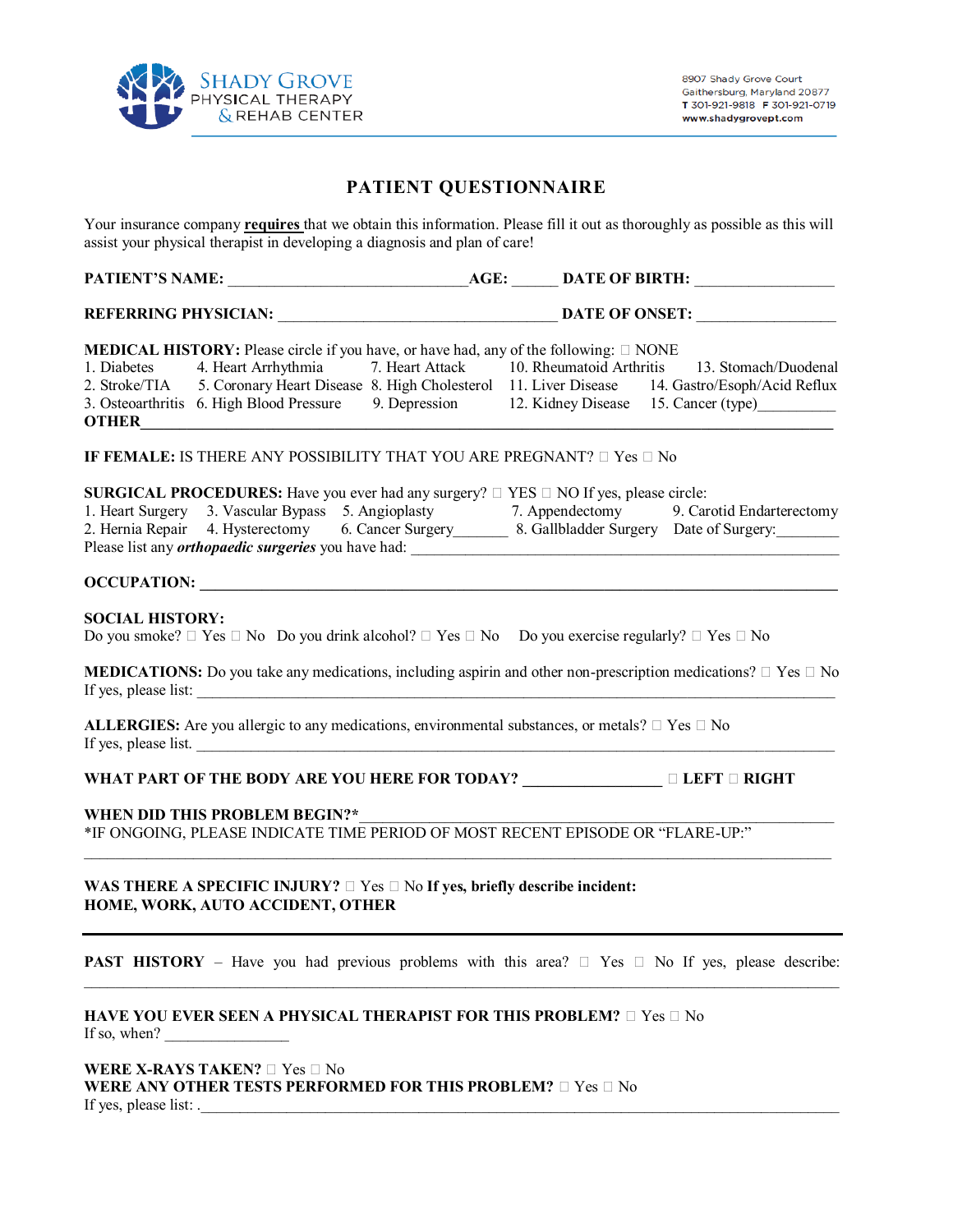

8907 Shady Grove Court Gaithersburg, Maryland 20877 T 301-921-9818 F 301-921-0719 www.shadygrovept.com

#### PLEASE INDICATE WHERE YOUR PAIN IS ON THE DIAGRAM BELOW: MARK PAIN WITH AN '**X**', MARK NUMBNESS WITH **'/\/\/\/** ', MARK TINGLING WITH '**O**'



*The above is true and correct to the best of my knowledge.* 

#### PATIENT SIGNATURE **Letters DATE**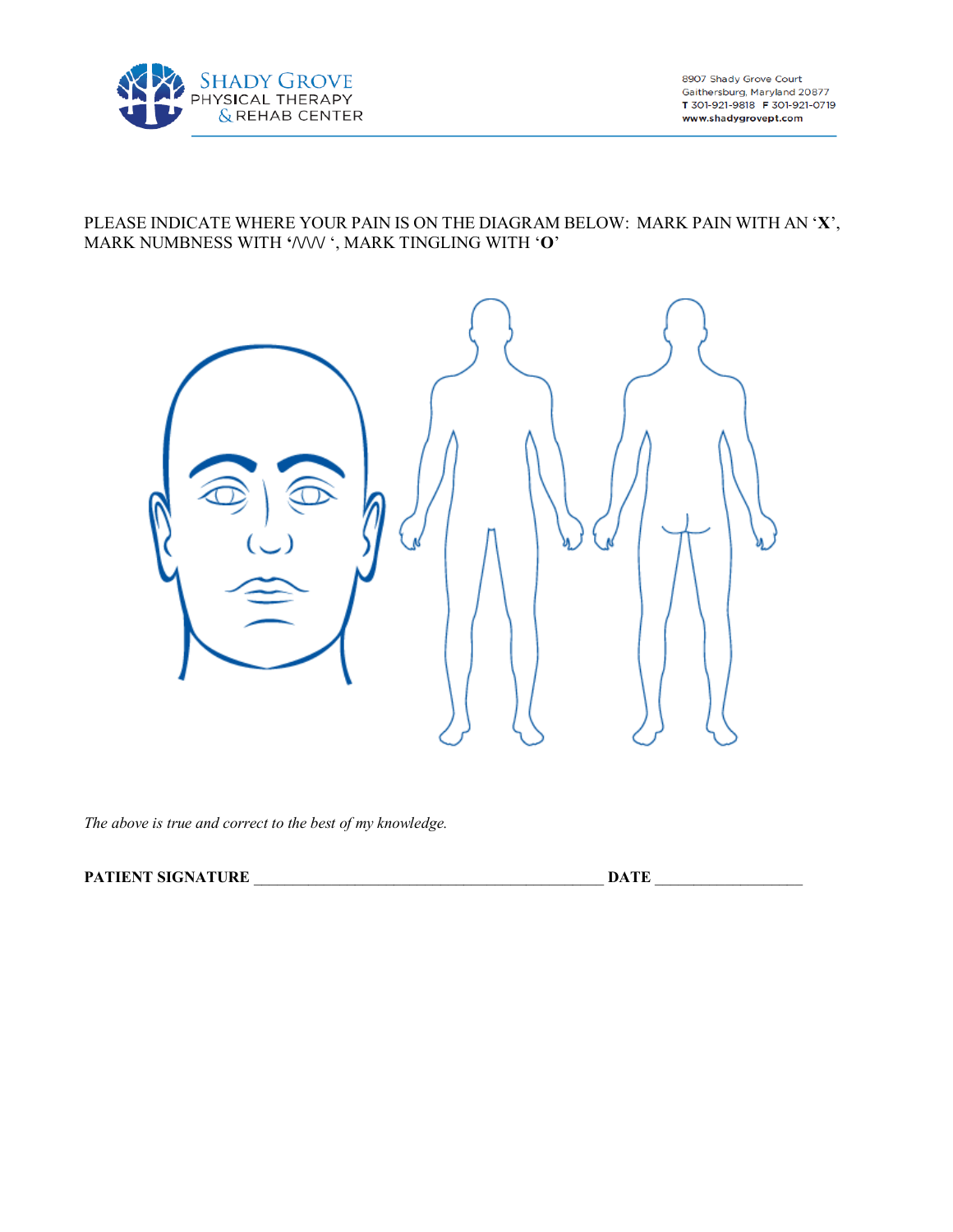

### **24 Hour Appointment Cancellation Policy**

Shady Grove Physical Therapy and Rehabilitation Center has a 24 hour cancellation / rescheduling policy.

# **If you miss your appointment, cancel or change your appointment with less than 24 hours notice, you will be charged a \$30.00 cancellation fee.**

### **Insurance companies do not cover this fee.**

This policy has been created in respect to our therapists and other patients. By giving last minute notice or no notice at all, you prevent someone else from being able to schedule into that time slot that really needs it.

By signing below, you acknowledge that you have read and understand our Cancellation Policy for Shady Grove Physical Therapy and Rehabilitation Center.

Thank you for your understanding and cooperation with our policy.

| Signature: | Date: |
|------------|-------|
|            |       |